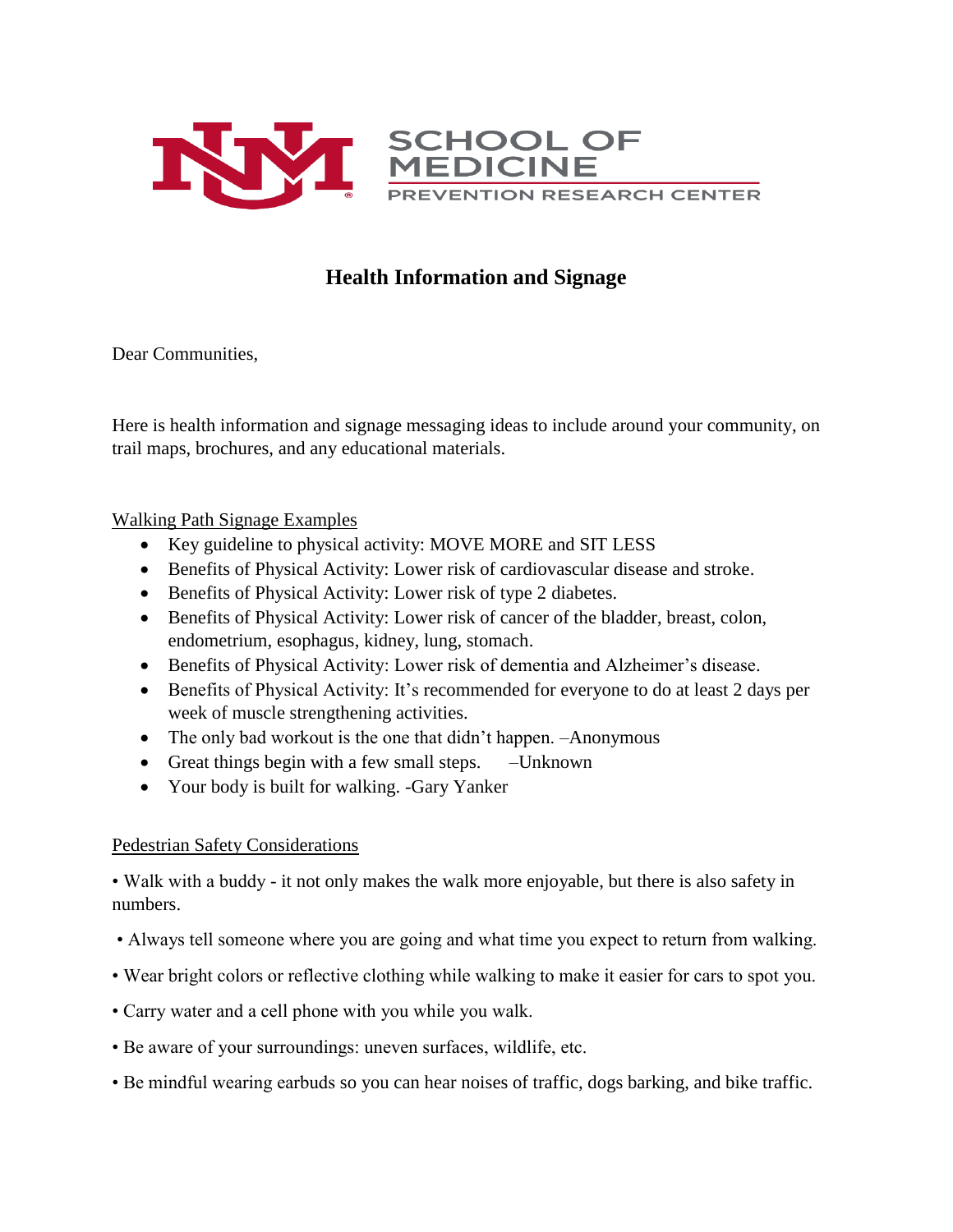- Always walk facing oncoming traffic if you are walking by a roadway.
- When crossing the street, keep looking for vehicles as you cross.
- Change up your walking route.

• During the summer months, walk early in the morning or in the evening to avoid the extreme mid-day heat.

### Walking Tips

• Invest in good walking shoes. Quality walking shoes will help protect your feet and joints.

• Set realistic goals for yourself. By simply getting up and going out to walk - even for a few minutes, you have begun to improve your health.

## Walking With Your Pet

Our pets also need daily physical activity to stay healthy, and should be active at least 20 minutes three times a day to reduce the risk of being overweight, which can contribute to heart disease, diabetes, cancer and joint ailments. They can make the best walking buddies because they never turn you down, no matter the weather or time of day. If you would like to add a pet companion to your life, please consider adopting from one of our local area shelters. Here are some simple tips to walk your dog safely:

• Adjust your dog's collar to where they can't slip their head through. Slip two fingers to assure it's not too tight.

• Put your hand through the leash loop and wrap it around your hand for a better grip. Use a harness if your dog likes to pull.

• A harnesses for your dog is the safest option- it allows for better control, discourages pulling, and prevents strain on the dog's neck.

• Make sure to bring water along for your dog.

• Shorter and more frequent walks are better for older dogs and those with health issues such as arthritis.

• Be a responsible walker! Pick up waste produced by your dog and disposed of it properly.

• Leave your dog on leash when walking out in public. Dogs can be off leash and have the opportunity to socialize at the Bark Park.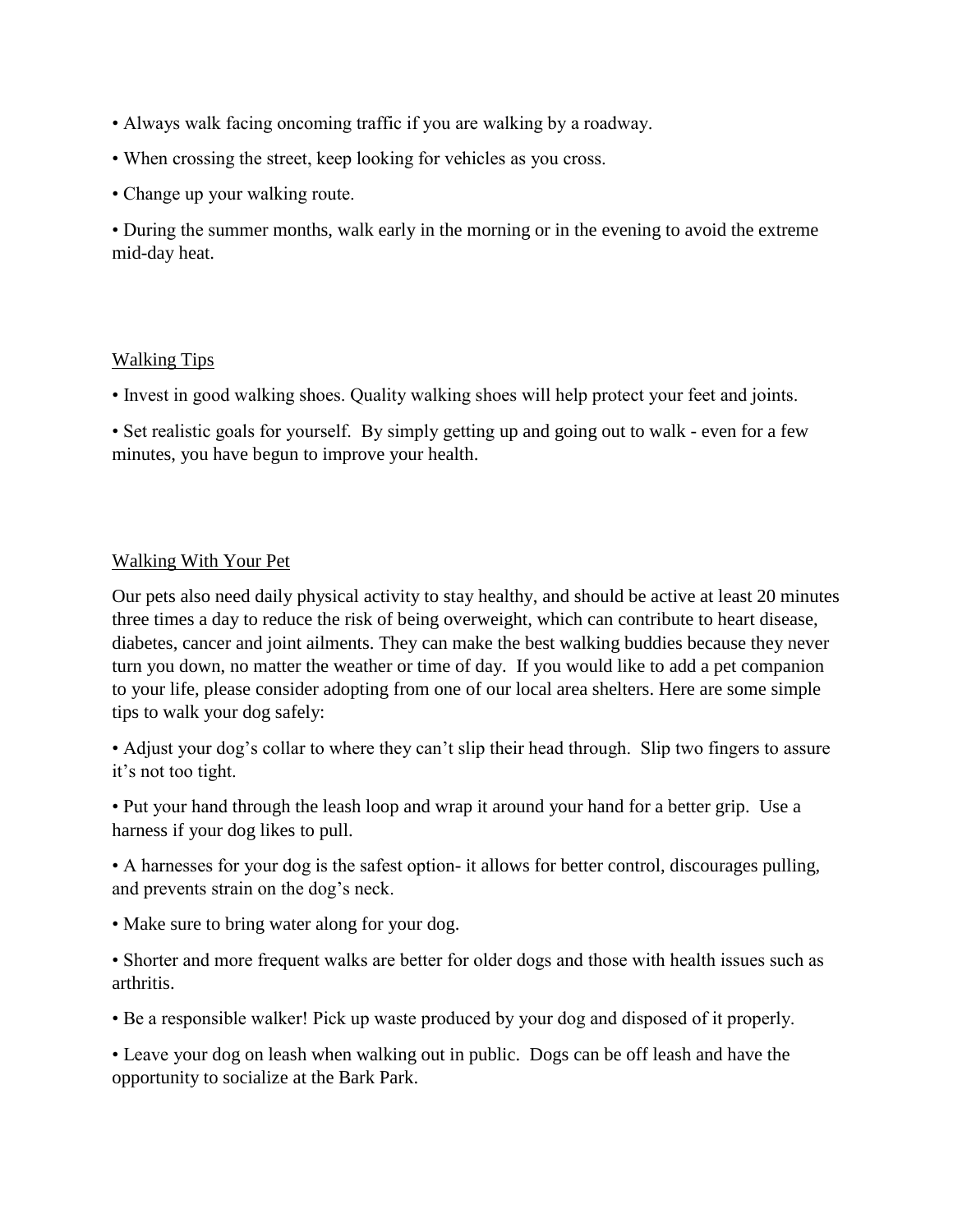## Move More, Sit Less!

Adults should get at least 150 minutes per week of moderate intensity aerobic activity, and 2 days per week of muscle-strengthening activities. Children should have 1 hour each day of moderate to vigorous physical activity each day.

Tip: Breaking exercise into small portions, like 10-15 minutes at a time makes it easy and fun!

Benefits of Physical Activity:

- Lower risk of cardiovascular disease and stroke
- Lower risk of type 2 diabetes
- Lower risk of cancers of the bladder, bread, colon, endometrium, esophagus, kidney, lung, and stomach
- Lower risk of dementia and Alzheimer's disease
- Lower risk of falls
- Improves cognition
- Improves sleep
- Improves quality of life
- Improves bone health
- Reduces depression and anxiety
- Weight loss

For more information, visit: http://health.gov/our-work/physical-activity health.gov/moveyourway

### Nutrition Resources

Nutrition and physical activity go hand in hand to create a healthy lifestyle. Listed below are resources that you may find useful:

Nutrition Choose My Plate

• choosemyplate.gov

American Dietetic Association

• eatright.org

### Nutrition.gov

• nutrition.gov

### New Mexico State University

aces.nmsu.edu/pubs/\_e/